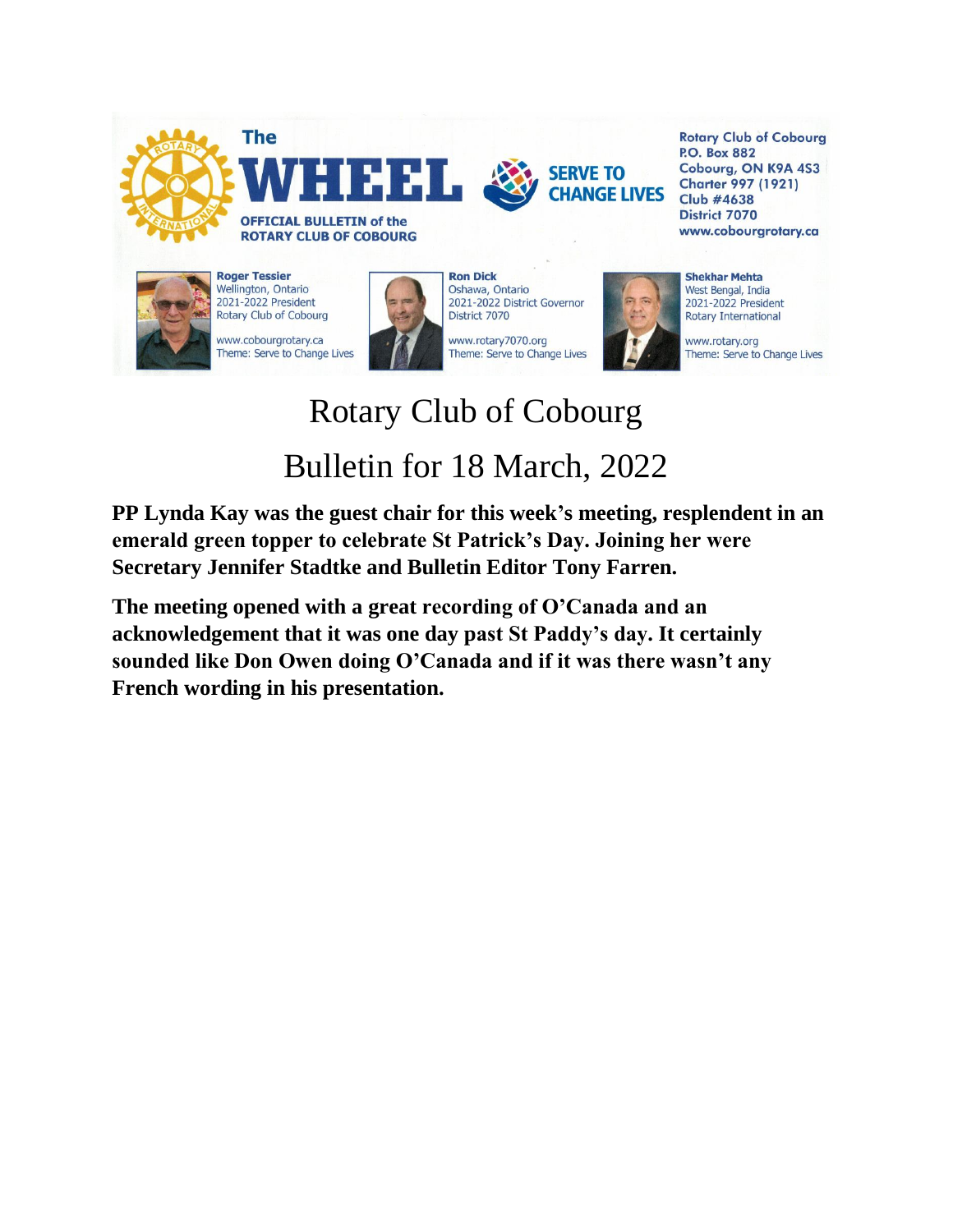

**Secretary's Report:**

**Birthdays:**

**Rotarian Beryl Grieve March 16<sup>th</sup>**<br>**Rotarian Randy Oliver <b>March 17**<sup>th</sup> **Rotarian Randy Oliver** 

**Anniversaries**

**Rotarian Tammy and Ray Robinson March 24th 27 years**

**Rotary Anniversaries:**

| <b>Rotarian Bob Keller</b>  | March $15th$           | 25 years |
|-----------------------------|------------------------|----------|
| <b>Rotarian Jim Proskos</b> | March 16 <sup>th</sup> | 10 years |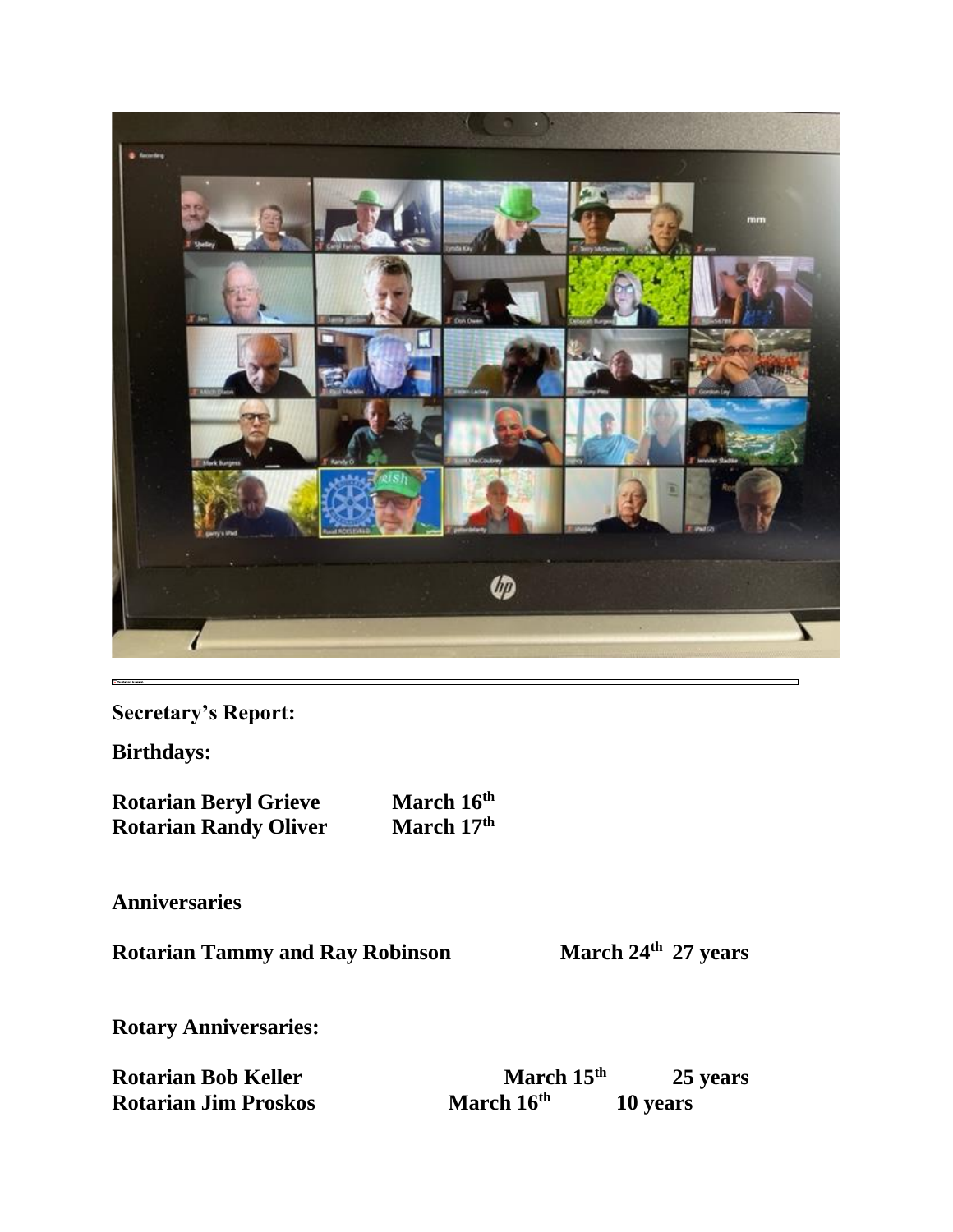**There were no visiting Rotarians but we were delighted to have a number of guests. Paul Allen and Shelley Oakman are speaking to us today and Kate Vander Schaaf is our outgoing exchange student.**

**PP Lynda noted that Rotarian Randy Oliver's birthday coincided with St Patrick's day and since we were celebrating St Paddy's phase 2, his birthday was also in the current mix. As per our normal SOP PP Lynda asked Randy to identify the 7 other people who would be sitting at his birthday table and Randy did identify his ex-friends. They are Bruce McCartney, Mike McClellan, Eunice Kirkpatrick, Terry McDermott, PP Lynda Kay, Bruce Rennie, and Garry Liboiron. Each was fined \$5 and informed they could etransfer the funds to Helen Lackey.**

**PP Lynda also announced some dates that we may want to keep in mind. 30 May is the Northumberland Sunrise Rotary golf tournament at Ash Brook and 9 April is Float Your Fanny Down the Ganny day. There is a social meeting Friday 18 March at the Best Western at 5:30pm.**

**PP Scott MacCoubrey introduced our newest Rotarian Nancy Bruce. Scott was in Florida as was Nancy so it was appropriate for the introduction. Everyone knows Nancy as she has been a fixture at our club and all of our functions for a number of years. Starting as an honourary Rotarian and host parent Nancy has made substantial contributions to the club and the community at large. A specialist in early childhood education Nancy is a principal of Junior Set Nursery School. Assisting in the induction was PP Ruud Roeleveld and PE Deborah Burgess.**

**In honour of St Paddy's Day phase 2, PP Don Owen serenaded us with a coterie of Irish ballads, including Crabby Carol's song, Molly Malone, Wild Irish Rover and the old favourite, When Irish Eyes are Smiling.**

**Our outbound exchange student, Kate Vander Schaff introduced herself to the club. A grade 10 student at Cobourg Collegiate Institute, the 16 year old is very much looking forward to her upcoming year in Sweden.**

**Committee Reports: PE Deborah Burgess commented that the Wednesday night Pub Nights would be discontinued but there would be a pub meet at The Best Western on Friday, 18 March. Wear green as we are still celebrating St**